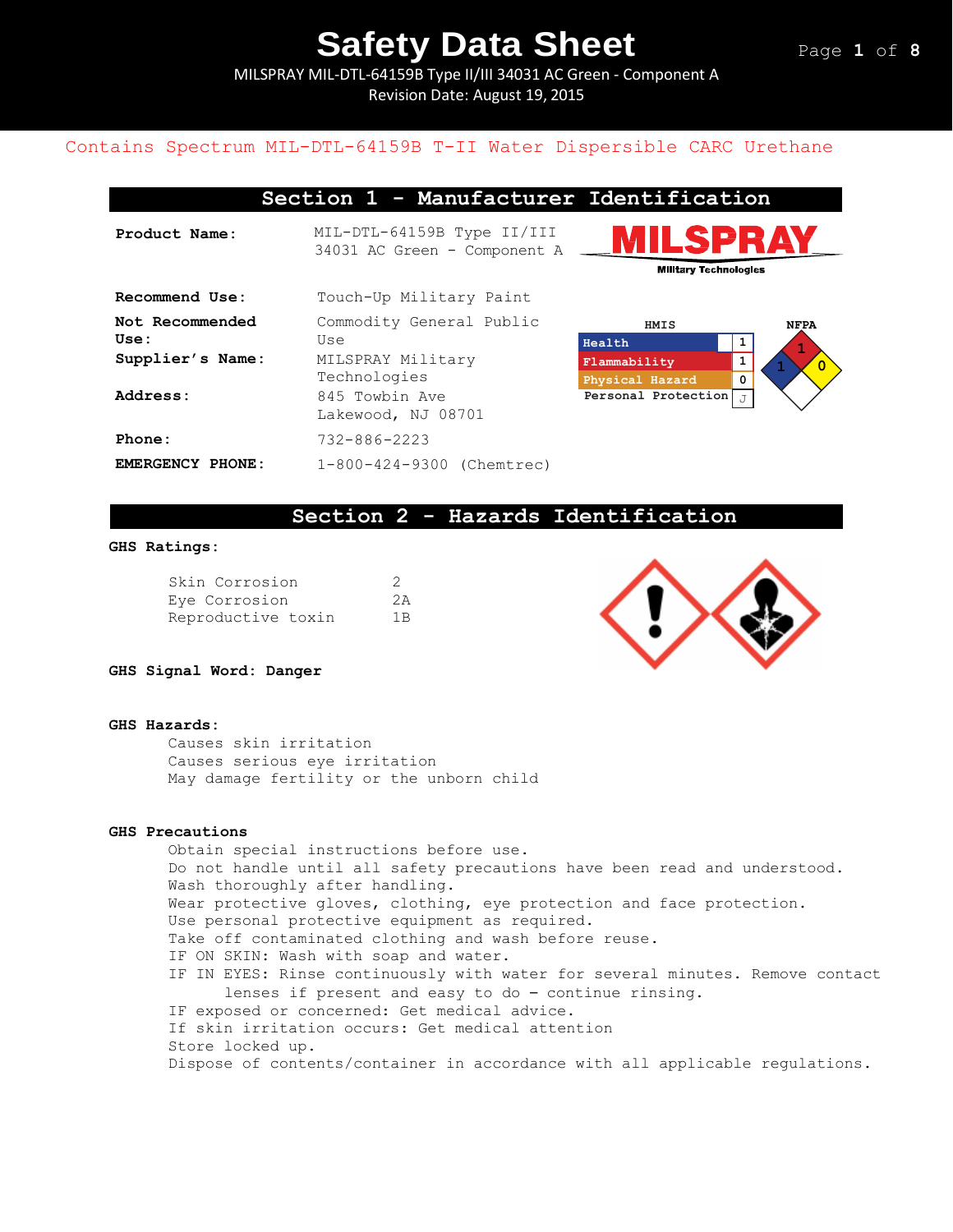MILSPRAY MIL-DTL-64159B Type II/III 34031 AC Green - Component A Revision Date: August 19, 2015

### **Section 3 - Composition/Information on Ingredients**

| Chemical                                       | CAS No.          | Weight<br>Percent |
|------------------------------------------------|------------------|-------------------|
| Water                                          | $7732 - 18 - 15$ | $50 - 60$ %       |
| Trade Secret                                   |                  | $10 - 20%$        |
| Polymeric condensate of urea &<br>formaldehyde | $9011 - 05 - 6$  | $10 - 20$ %       |
| Inorganic Metal Oxide                          | $1317 - 61 - 9$  | $5 - 10$ %        |
| Inorganic Metal Oxide                          | $20344 - 49 - 4$ | $1 - 5%$          |
| n-Methyl-2-Pyrrolidone                         | $872 - 50 - 4$   | $1 - 5%$          |
| Ethene, Homopolymer                            | 68441-17-8       | $1 - 5%$          |

### **Section 4 - First Aid Measures**

**EYE CONTACT:** Flush eyes gently with water while holding eyelids apart. If symptoms persist or if there is any visual difficulty, seek immediate medical attention. **SKIN CONTACT:** Remove contaminated clothing. Wash exposed area with soap and water. If symptoms persist, seek medical attention. Launder clothing before reuse. **INHALATION:** If symptoms develop, move individual away from exposure and into fresh air. If symptoms persist, seek medical attention. If breathing is difficult, administer oxygen. Keep person warm and quiet; seek immediate medical attention. **INGESTION:** Seek medical attention. If individual is drowsy or unconscious, do not give anything by mouth; place individual on the left side with the head down. Contact a physician, medical facility, or poison control center for advice about whether to induce vomiting. If possible, do not leave individual unattended. **NOTE TO PHYSICIAN:** Preexisting disorders of the following organs (or organ systems)

may be aggravated by exposure to this material: lung (ie; asthma-like conditions), skin (redness or rash-like symptoms, irritation)

### **Section 5 - Fire Fighting Measures**

**FLASH POINT:** 95C (203F) **LEL:** 1.00 **UEL:** 10.00

**SUITABLE EXTINGUISHING MEDIA:** Use water, foam, Carbon Dioxide, or Dry Chemical fire fighting apparatus.

**UNSUITABLE EXTINGUISHING MEDIA:** Not available.

**UNUSUAL FIRE & EXPLOSION HAZARDS:** This water based solution in non-flammable however, in a fire situation vapors that are heavier than air and may travel along the ground or be moved by ventilation and ignited by heat, pilot lights, other flames, or other ignition sources at locations distant from material handling area. Never use welding or cutting torch on or near containers even when empty, as product and/or product residue can ignite explosively.

**PRODUCTS OF COMBUSTION:** May form oxides of carbon, and nitrogen.

**PROTECTION OF FIREFIGHTERS:** Treat all fires as chemical in nature. The use of water may be suitable as an extinguishing media, but will be helpful in keeping adjacent containers cool. Avoid spreading burning liquid with water used for cooling purposes. **FIRE FIGHTING EQUIPMENT:** Firemen and emergency responders: wear full turnout gear or Level A equipment including positive-pressure, self-contained breathing apparatus (SCBA), and chemical resistant personal protective equipment. Refer to the personal protective equipment section of this MSDS.

**NFPA 704:** Health = 1 Flammability = 1 Instability = 0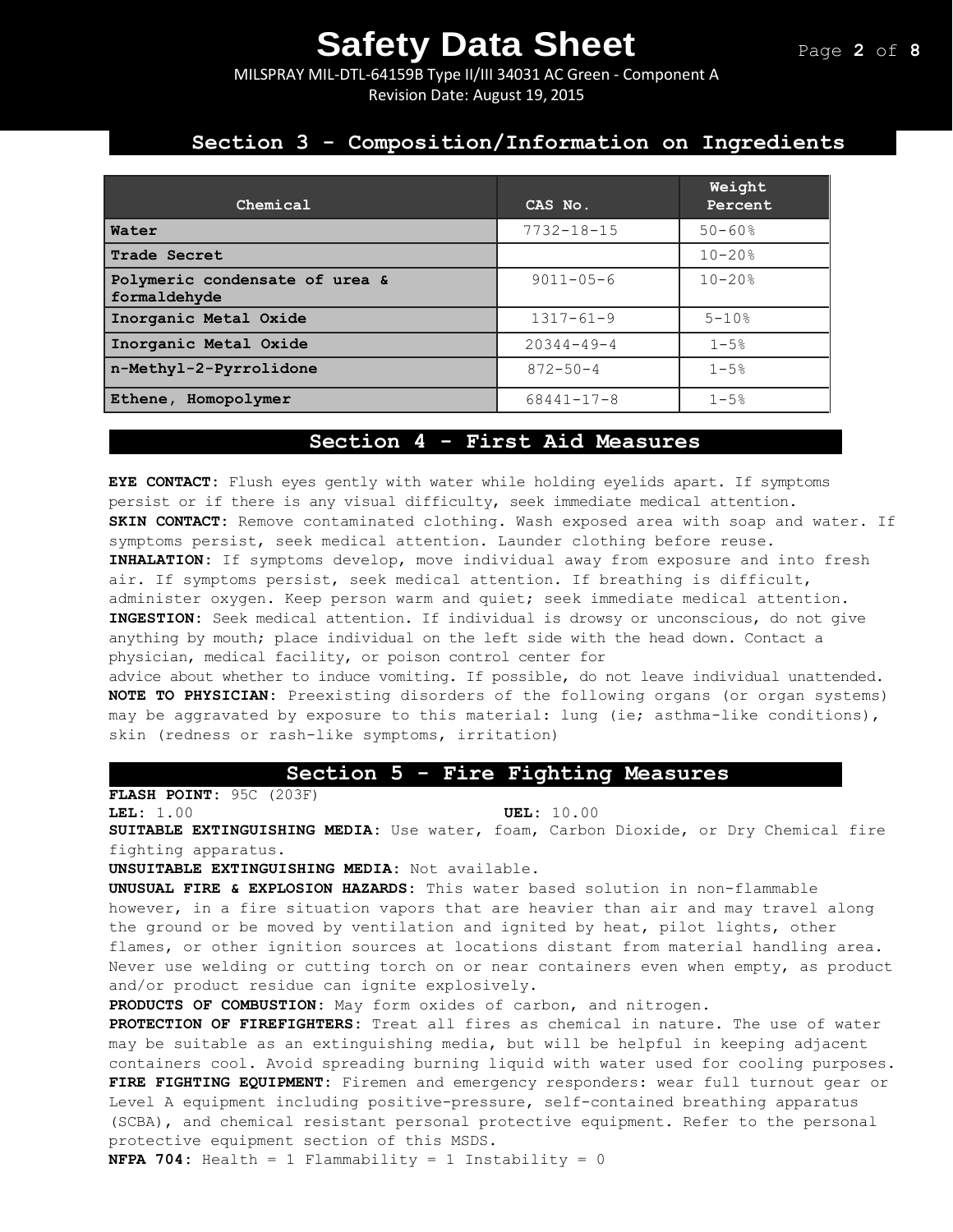MILSPRAY MIL-DTL-64159B Type II/III 34031 AC Green - Component A Revision Date: August 19, 2015

### **Section 6 - Accidental Release Measures**

### **PERSONAL PRECAUTIONS:** Not available.

**SPILL AND LEAK PROCEDURES:** Spill supervisor - Ensure cleanup personnel wear all appropriate Personal Protective Equipment (PPE), including respiratory protection. Remove all ignition sources. Keep nonessential personnel away from the contaminated area.

**ENVIRONMENTAL PRECAUTIONS:** Stop spill at source, and prevent material from entering drains, sewers, streams or other bodies of water.

**METHODS OF CONTAINMENT:** Dike spill area with suitable absorbent material or chemical booms to limit spreading. If run-off occurs, notify authorities as required. **METHODS OF CLEAN-UP:**

**SMALL SPILLS:** Ventilate area, and keep sources of ignition and hot metal surfaces isolated from the spill Absorb liquid using vermiculite, sawdust, speedy-dry, or other suitable floor absorbent material Use only non-sparking tools to collect and transfer to a suitable container for disposal in accordance with local, and federal regulations.

**LARGE SPILLS:** Eliminate all ignition sources, and ventilate area. Persons not wearing protective equipment should be excluded from area of spill until clean-up has been completed. Stop spill at source, and prevent material from entering drains, sewers, streams or other bodies of water. Dike spill area with suitable absorbent material or chemical booms to limit spreading. If runoff occurs, notify authorities as required. Pump or vacuum transfer spilled product to clean containers for recovery. Absorb unrecoverable product, and transfer contaminated absorbent, soil and other materials to containers for disposal in accordance with local, state, and federal regulations. Note; use only non-sparking equipment to clean up spills.

**OTHER INFORMATION:** Not available.

### **Section 7 - Handling and Storage**

**HANDLING**: Wear all appropriate Personal Protective Equipment (PPE). Wear respiratory protection or ensure adequate ventilation at all times as vapors can accumulate in confined or poorly ventilated areas. Use the product in a manner which minimizes splashes and/or the creation of dust. Keep containers dry and closed when not in use. Do not handle or store material near heat, sparks, open flames, or other sources of ignition. Sufficiently ground container when transferring material from one container to another. Emergency eyewash fountains and safety showers should be available in the immediate vicinity of potential exposure. Sudden release of hot organic chemical vapors or mists from process equipment operating at elevated temperatures and pressures, or sudden ingress of air into vacuum equipment, may result in ignitions without the presence of obvious ignition sources. Any use of this product in elevated temperature, pressurized, or vacuum process should be thoroughly evaluated to establish and maintain safe operating conditions.

**STORAGE:** Store this material in tightly sealed original containers only, in a segregated area with adequate ventilation to prevent a build-up of "fumes" that could pose a safety hazard with regard to personal exposure and fire. Keep all sources of ignition away from storage area, and store material at temperatures between 50 to 80 degrees F.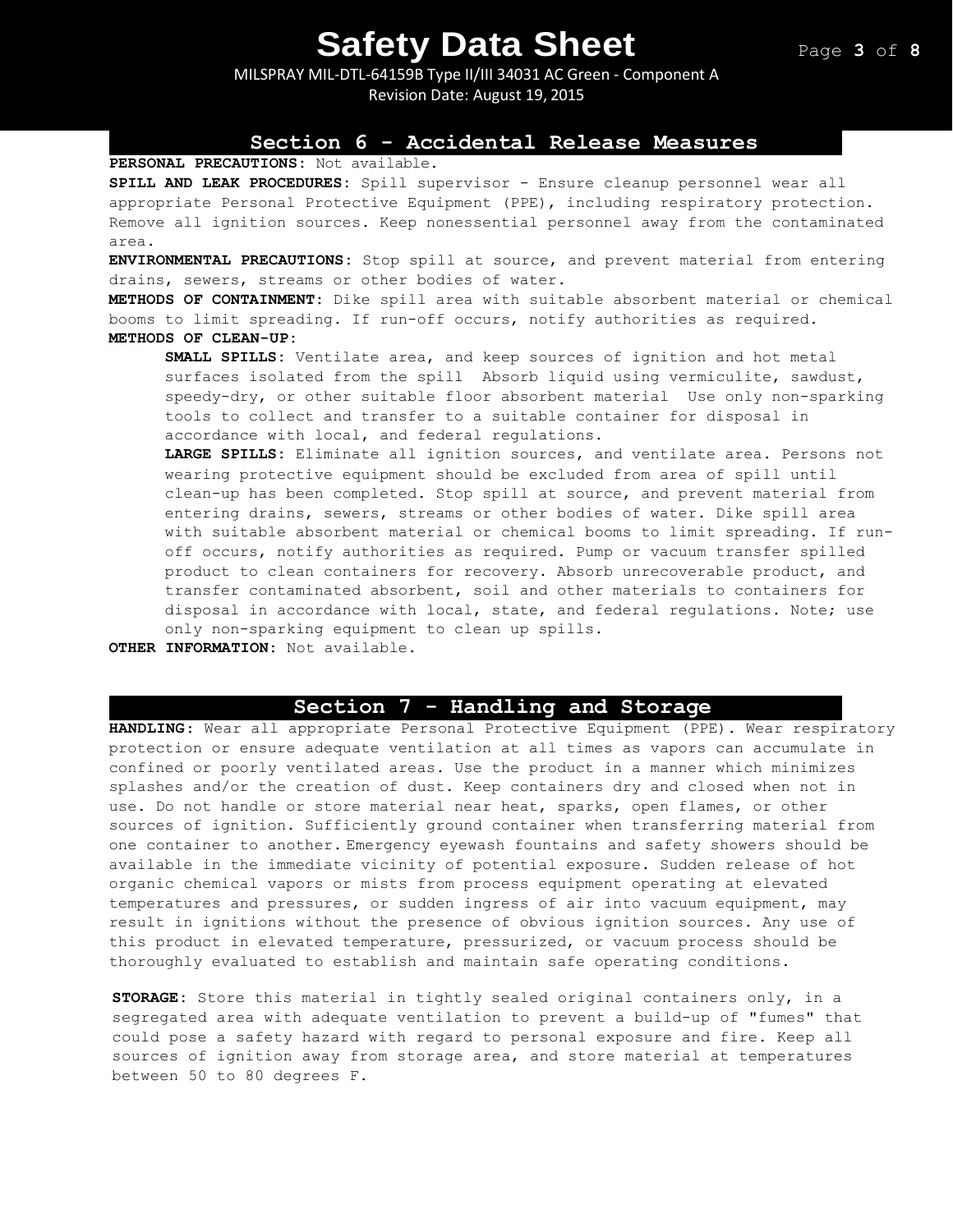MILSPRAY MIL-DTL-64159B Type II/III 34031 AC Green - Component A Revision Date: August 19, 2015

|                                                   |                         |                         | Section 8 - Exposure Controls/Personal Protection                                                 |
|---------------------------------------------------|-------------------------|-------------------------|---------------------------------------------------------------------------------------------------|
| Chemical                                          | <b>OSHA</b>             | <b>ACGIH</b>            | Other                                                                                             |
|                                                   | Exposure                | Exposure                | Exposure                                                                                          |
|                                                   | Limits                  | Limits                  | Limits                                                                                            |
| Water                                             | OELs not<br>established | OELs not<br>established |                                                                                                   |
| Trade Secret                                      |                         |                         |                                                                                                   |
| Polymeric condensate<br>of urea &<br>formaldehyde | OELs not<br>established | OELs not<br>established | <b>PEL 15</b><br>$mq/m^3$ -TWA<br>(total dust)<br>PEL 5 $mg/m^3$ -<br>TWA<br>(respirable<br>dust) |
| Inorganic Metal                                   | OELs not                | OELs not                |                                                                                                   |
| Oxide                                             | established             | established             |                                                                                                   |
| Inorganic Metal                                   | OELs not                | OELs not                |                                                                                                   |
| Oxide                                             | established             | established             |                                                                                                   |
| n-Methyl-2-                                       | OELs not                | OELs not                | PEL 25 ppm-                                                                                       |
| Pyrrolidone                                       | established             | established             | TLV                                                                                               |

**ENGINEERING CONTROLS:** Ensure that any processing ovens are vented to prevent the introduction of fumes into the workplace, and to prevent a build up of fume within the oven. Use only explosion proof equipment, and ground containers and transfer equipment. Use only chemically resistant transfer equipment, and measuring containers.

OELs not established

OELs not established

**EYE PROTECTION**: The use of safety glasses, chemical goggles, and/or face shields are recommended to safeguard against potential eye contact, irritation, or injury. The availability of eye wash stations when using this product is highly recommended.

**SKIN PROTECTION:** The use of chemical resistant gloves is recommended to prevent repeated or prolonged contact with the skin. Wear impervious clothing and boots. The use of chemical aprons is advised when working with and/or transferring these materials. The availability of safety showers in work areas is recommended**.** 

**RECOMMENDED VENTILATION:** General mechanical ventilation may be sufficient to keep product vapor concentrations within specified time-weighted averages. If general ventilation proves inadequate to maintain safe vapor concentrations, supplemental local exhaust may be required.

**RESPIRATORY PROTECTION**: If workplace exposure limits of product or any component is exceeded, the use of a NIOSH/MSHA respirator will be necessary. In general the use of an organic vapor cartridge with a dust/mist pre-filter will be sufficient. In the absence of proper environmental controls, a NIOSH/MSHA approved air supplied respirator is advised.

**CONTAMINATED EQUIPMENT:** Dispose of the waste in compliance with all Federal, state, regional, and local regulations.

**HYGIENE:** Not available.

**Oxide**

**Ethene, Homopolymer**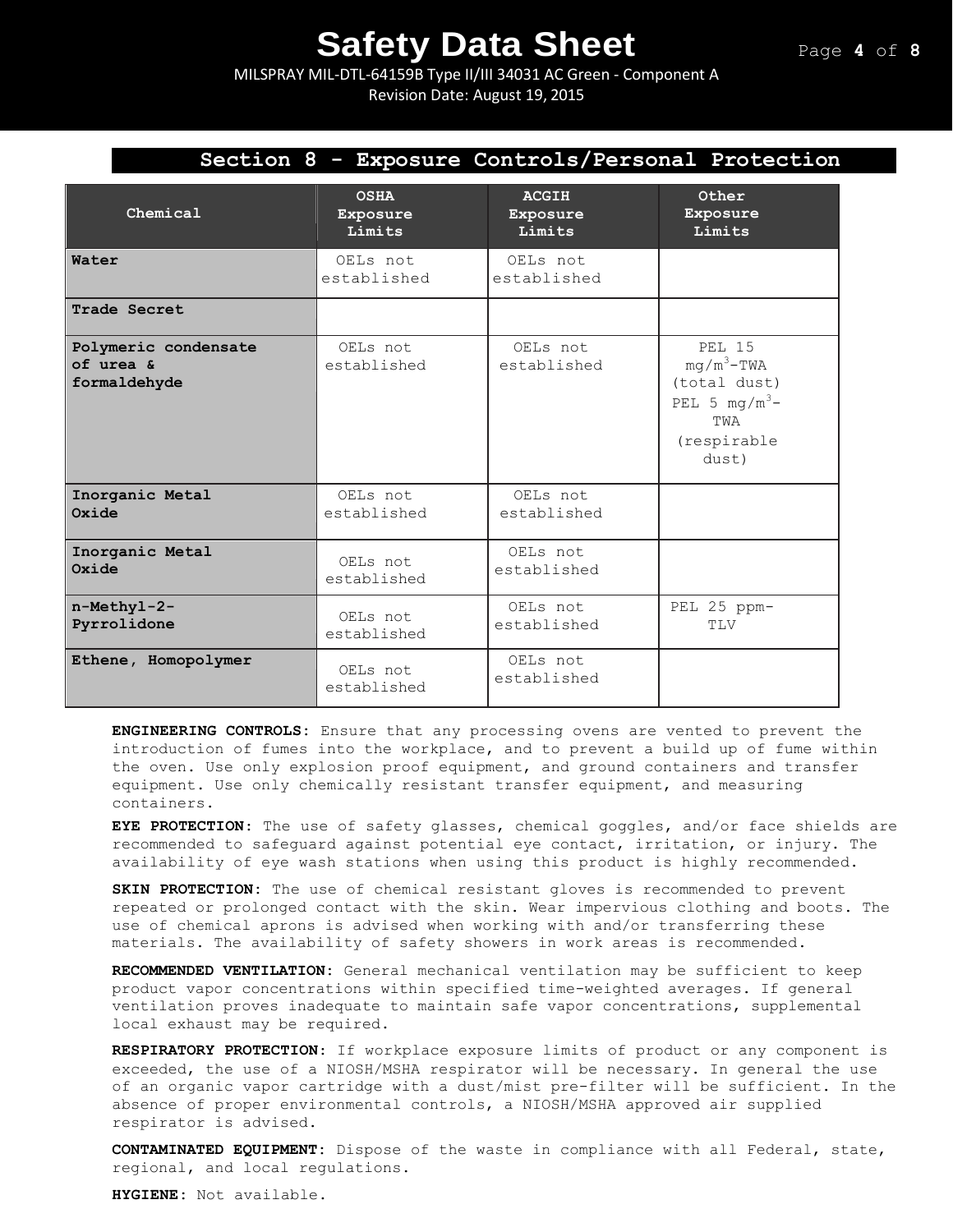MILSPRAY MIL-DTL-64159B Type II/III 34031 AC Green - Component A Revision Date: August 19, 2015

### **Section 9 - Physical and Chemical Properties**

**APPEARANCE:** Viscous liquid either colored or milky depending on product.

**ODOR:** Strong solvent/ammonia type odor.

**ODOR THRESHOLD:** Not available.

**PHYSICAL STATE:** Liquid

**% Volume Volatile:** 67.90

**Formula Lb/Gal:** 9.86

**Boiling Range:** 77 to 100°C

**EVAPORATION RATE:** Slower than ether.

**pH:** Not available.

**MELTING POINT/FREEZING POINT:** Not available.

**FLASH POINT:** 95°C (203°F)

**FLAMMABILITY:** Not available.

**UPPER/LOWER LIMITS FLAMMABILITY:** 1.00/10.00

**VAPOR PRESSURE:** Not available.

**RELATIVE DENSITY:** 1.182

**SOLUBILITY:** Not available.

**PARTITION COEFFICIENT:** Not available.

**AUTO-IGNITION TEMPERATURE:** Not available.

**DECOMPOSITION TEMPERATURE:** Not available.

**VISCOSITY:** Not available.

**VAPOR DENSITY:** Heavier than air.

**Lbs VOC/Gallon Less Water:** 0.99

**Gms VOC/Liter Less Water:** 119

### **Section 10 - Stability and Reactivity**

Components of this mixture may be incompatible with various materials, and will fume certain combustion products. It is recommended that only Spectrum's authorized materials are combined with Spectrum's finished products.

**STABILITY:** Is stable.

**CONDITIONS TO AVOID:** Not available.

**INCOMPATIBLE MATERIALS:** The following incompatibilities may exist with components of this product. Strong oxidizing agents. Acids, strong oxidizing agents.

**HAZARDOUS DECOMPOSITION PRODUCTS:** Thermal decomposition in the presence of air may yield the following; Oxides of carbon, such as carbon dioxide & carbon monoxide. May form: aldehydes, carbon dioxide and carbon monoxide, ketones, organic acids.

**POSSIBILITY OF HAZARDOUS REACTIONS:** Hazardous polymerization will not occur.

### **Section 11 - Toxicological Information**

**LIKELY ROUTES OF EXPOSURE:** Eye contact, Skin contact, Ingestion, and Inhalation

**EYE:** Can cause eye irritation. Symptoms include stinging, tearing, redness, and swelling of eyes.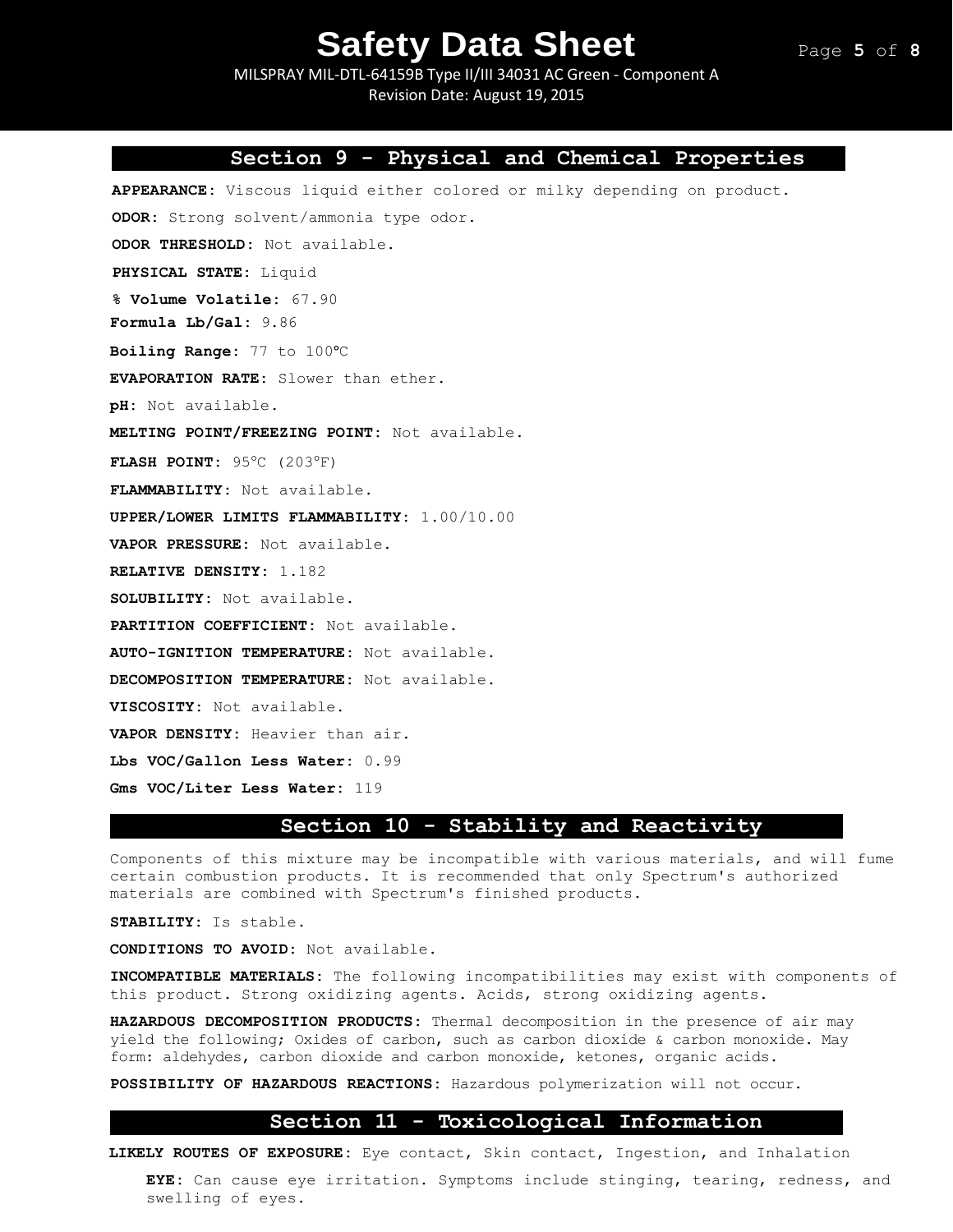MILSPRAY MIL-DTL-64159B Type II/III 34031 AC Green - Component A Revision Date: August 19, 2015

**INHALATION:** Breathing of vapor or mist is possible. Breathing small amounts of this material during normal handling is not likely to cause harmful effects. Breathing large amounts may be harmful. Symptoms usually occur at air concentrations higher than the recommended exposure limits. **SKIN:** May cause mild skin irritation. Prolonged or repeated contact may dry the skin. Symptoms may include redness, burning, drying and cracking of skin, and skin burns. Passage of this material into the body through the skin is possible, but it is unlikely that this would result in harmful effects during safe handling and use. **Ingestion:** Swallowing small amounts of this material during normal handling is not likely to cause harmful effects. Swallowing large amounts may be harmful.

This material can get into the lungs during swallowing or vomiting. This results in lung inflammation and other lung injury.

**MEDICAL CONDITIONS AGGRAVATED BY EXPOSURE:** Signs and symptoms of exposure to this material through breathing, swallowing, and/or passage of the material through the skin may include: mouth and throat irritation, stomach or intestinal upset, irritation of the nose, throat & airways, central nervous system depression, high blood sugar, coma.

**TARGET ORGANS:** Reproductive System and Skin. This material shortens the time of onset or worsens the liver and kidney damage induced by other chemicals. Overexposure to this material has been suggested as a cause of the following effects in laboratory animals: mild, reversible liver effects, mild, reversible kidney effects, blood abnormalities.

**CANCER INFORMATION:** Based on the available information, this material cannot be classified with regard to carcinogenicity. This material is NOT listed as a carcinogen by the International Agency for Research on Cancer, the National Toxicology Program, or the Occupational Safety and Health Administration.

**Carcinogenicity:** The following chemicals comprise 0.1% or more of this mixture and are listed and/or classified as carcinogens or potential carcinogens by NTP, IARC, OSHA (mandatory listing), or ACGIH (optional listing) .

CAS Number-None; Description-N/A; % Weight-N/A; Carcinogen Rating-N/A

**DEVELOPMENTAL INFORMATION:** This material (or a component) may be harmful to the human fetus based on positive test results with laboratory animals. Case studies show that prolonged intentional abuse of this product during pregnancy can cause birth defects in humans.

**MIXTURE TOXICITY:** Inhalation Toxicity LC50: >5 mg/L **COMPONENT TOXICITY:** n-Methyl-2-Pyrrolidone Oral LD50: 3,598 mg/kg (Rat) Dermal LD50: 8 g/kg (Rabbit) Inhalation LC50: 3 mg/L (Rat)

### **Section 12 - Ecological Information**

**ENVIRONMENTAL EFFECTS:** Not available.

### **Section 13 - Disposal Considerations**

As the US EPA, state, regional, and other regulatory agencies may have jurisdiction over the disposal of your facility's hazardous waste, it is incumbent upon you, the hazardous waste generator, to learn of and satisfy all the requirements which affect you. Dispose of the hazardous waste at a properly licensed and permitted disposal site or facility. Ensure conformity to all applicable hazardous waste disposal regulations. The US EPA Hazardous Waste Numbers which follow are applicable to this unadulterated product if the product enters the "waste stream." Refer to Title 40 of the Code of Federal Regulations, Part 261 (40 CFR 261). This part of the Code identifies solid wastes which are subject to regulation under various sections of the Code and which are subject to the notification requirements of Section 3010 of the Resource Conservation and Recovery Act (RCRA).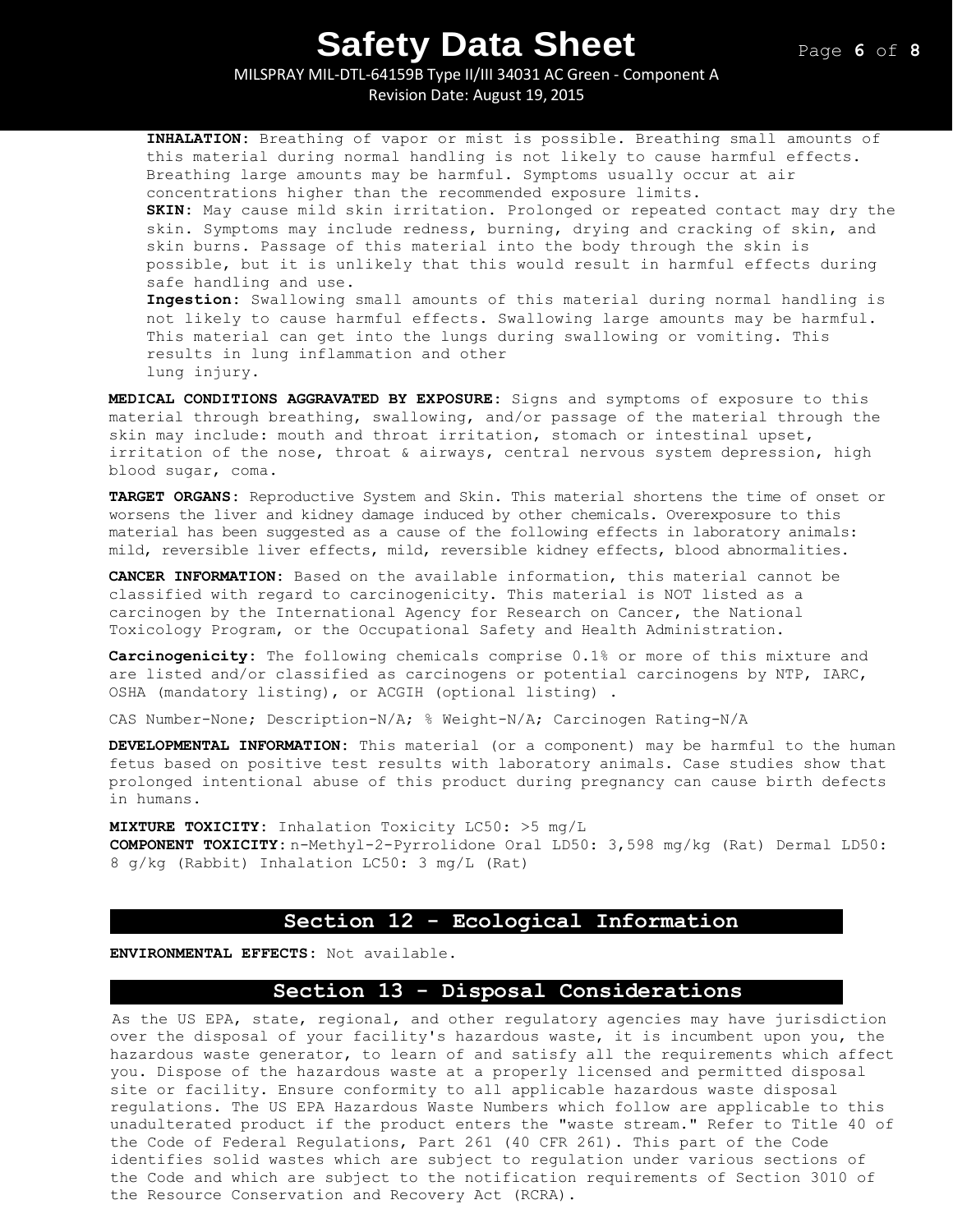MILSPRAY MIL-DTL-64159B Type II/III 34031 AC Green - Component A Revision Date: August 19, 2015

### **Section 14 - Transport Information**

**DOMESTIC (USDOT):**

```
Proper Shipping Name: Non-Hazardous Water Base Paint
Hazard Class: Not applicable. 
Packing Group: Not applicable. 
Quantity: Not applicable.
```
### **Section 15 - Regulatory Information**

Other regulatory information is listed where applicable.

**State of California Safe Drinking Water and Toxic Enforcement Act of 1986 (Proposition 65):** WARNING! This product contains the following chemicals which are listed by the State of California as carcinogenic or a reproductive toxin: 872-50-4 n-Methyl-2-Pyrrolidone 1 to 5 % **Commonwealth of Massachusetts "Right to Know":** This product contains the following toxic or hazardous substances which appear on the Massachusetts Substance List: 872-50-4 n-Methyl-2-Pyrrolidone 1 to 5 % **New Jersey Worker and Community Right To Know Hazardous Substance List:** The following substances appear on the New Jersey Right To Know Hazardous Substance List: 872-50-4 n-Methyl-2-Pyrrolidone 1 to 5 % **Commonwealth of Pennsylvania Worker and Community Right-To-Know Act:** This product contains the following chemicals which appear on the Pennsylvania Hazardous Substance List: 872-50-4 **EU Risk Phrases R43:** May cause sensitization by skin contact **Safety Phrase: S23**: Do not breathe gas/fumes/vapor/spray (appropriate wording to be specified by the manufacturer) **S24**: Avoid contact with skin **S37**: Wear suitable gloves **S51**: Use only in well-ventilated areas **Toxic Substances Control Act (TSCA):** All chemicals except those listed below appear in the Toxic Substances Control Act Chemical Substance Inventory: - None **Section 313 of Title III of the Superfund Amendments and Reauthorization Act of 1986 (SARA).** This product contains a chemical or chemicals which are subject to the reporting requirements of the Act, and Title 40 of the Code of Federal Regulations, part 372.

872-50-4 n-Methyl-2-Pyrrolidone 1.0 - 5%

### **Section 16 - Other Information**

**HMIS:** Health = 1 Flammability = 1 Physical Hazard = 0 Personal Protection = N/A **NFPA 704:** Health = 1 Flammability = 1 Instability = 0